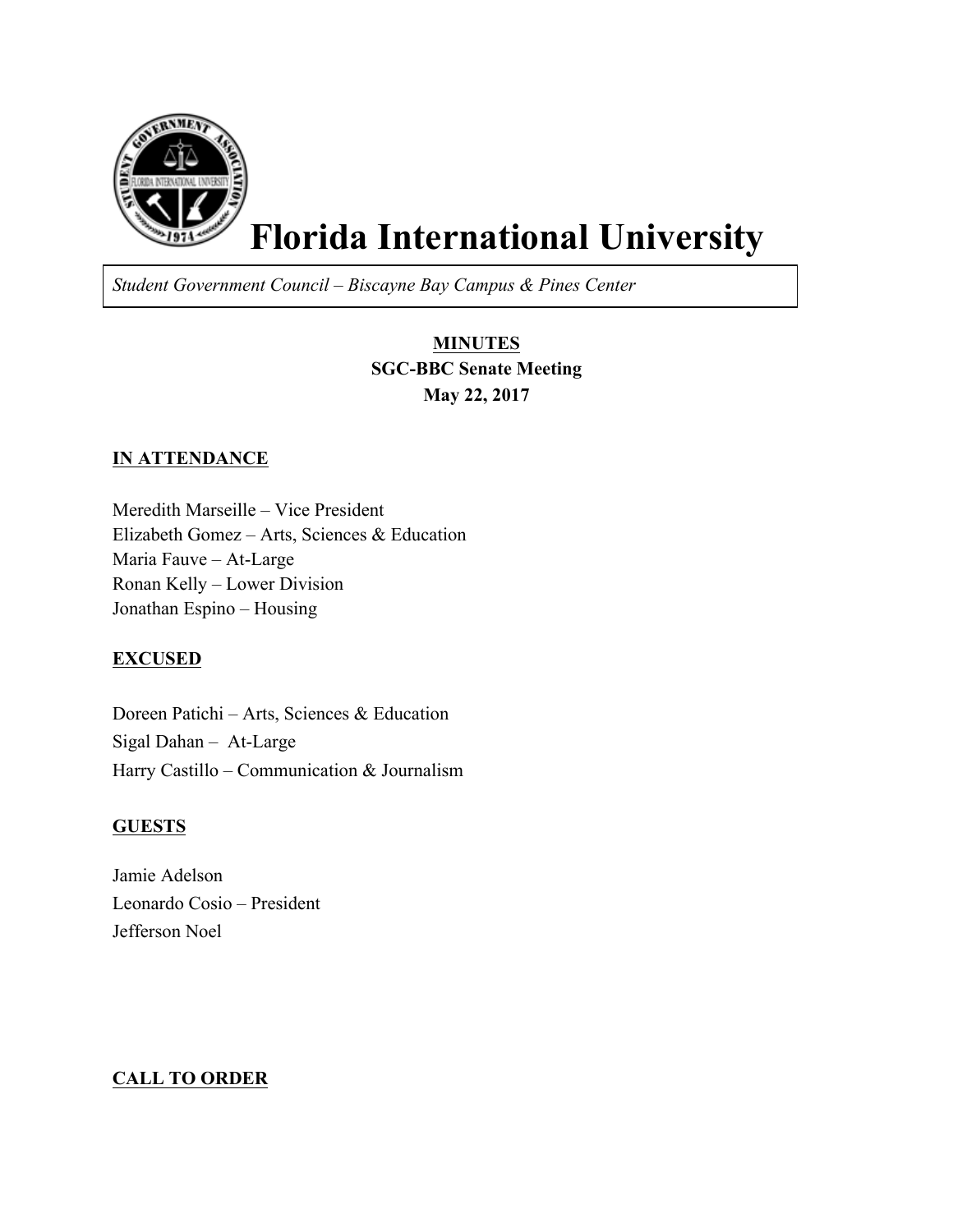The Student Government Association (BBC) held a meeting on Monday, May 22, 2017 in WUC **221**. The meeting was called to order at **3:34 p.m.** by Vice- President Meredith Marseille, who presided over the meeting in its entirety.

## **VICE PRESIDENT'S REPORT**

- Vice- President Marseille welcomed all senators and guest and stated that today might be the last time she will preside over the Senate Meetings.
- Vice- President Marseille explained that she has been presiding over the meetings for the Senate due to the fact that the Speaker of the Senate was not yet voted upon. Throughout the meeting senators will have a chance to nominate any current senator and vote upon a speaker.

## **OLD BUSINESS**

## **a. Approval of Senate Minutes – May 8, 2017**

The minutes of May 8, 2107 were presented to the senate.

 Senator Kelly moved to approve the Senate Meeting Minutes of May 8, 2017. Senator Espino Seconded the motion.

Roll Call Vote:

Elizabeth Gomez – Yay Maria Fauve – Yay Ronan Kelly – Yay Jonathan Espino – Yay

By an unanimous vote of 4/0/0, the Senate Minutes of May 8, 2017 was approved.

## **b. Second Reading - Bill 2017.0002 - Director of Sustainability**

President Cosio presented Bill 2017.0002 – Director of Sustainability to the Senate. Questions were asked and answered

Senator Fauve moved to amend Section 404.16 Director of Civic Engagement in Article IV of SGC BBC Statutes. Senator Kelly Seconded the Motion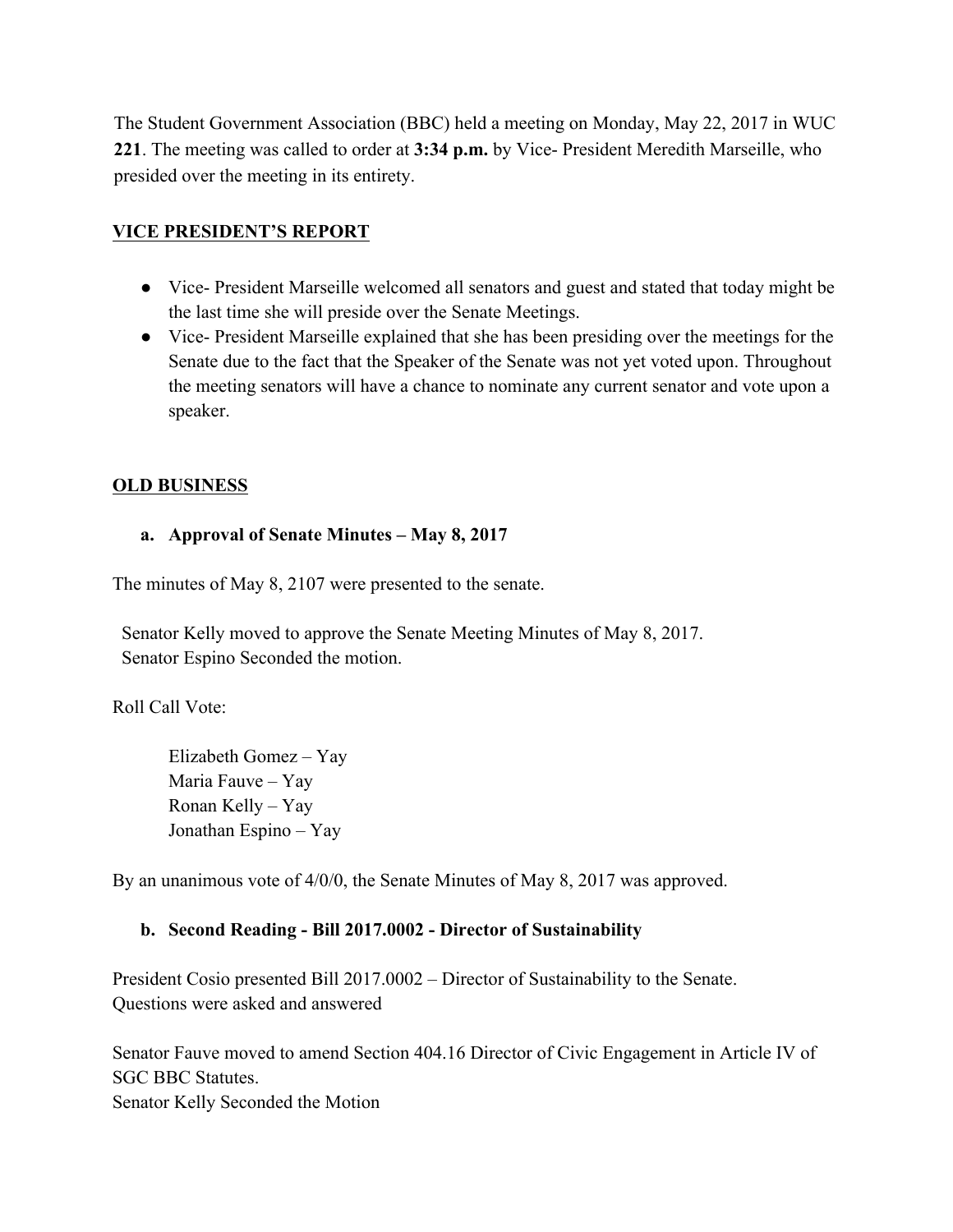Roll Call Vote:

Elizabeth Gomez – Yay Maria Fauve – Yay Ronan Kelly – Yay Jonathan Espino – Yay

By an unanimous vote of 4/0/0, Bill 2017.0002 – Director of Sustainability was passed.

#### **NEW BUSINESS**

#### **a. Appointments**

1. Jefferson Noel – Communication & Journalism Senator.

Jefferson Noel presented himself to the Senate and answered questions posed by the Senators.

Senator Espino moved to appoint Jefferson Noel as Communication & Journalism Senator. Senator Kelly seconded the motion.

Roll Call Vote:

Elizabeth Gomez – Yay Maria Fauve – Yay Ronan Kelly – Yay Jonathan Espino – Yay

By an unanimous vote of 4/0/0, Jefferson Noel was appointed as Communication & Journalism Senator.

2. Jamie Adelson – Chief of Staff

Jamie Adelson presented herself to the Senate.

Senator Kelly moved to appoint Jamie Adelson as Chief of Staff Senator Gomez seconded the motion

Roll Call Vote: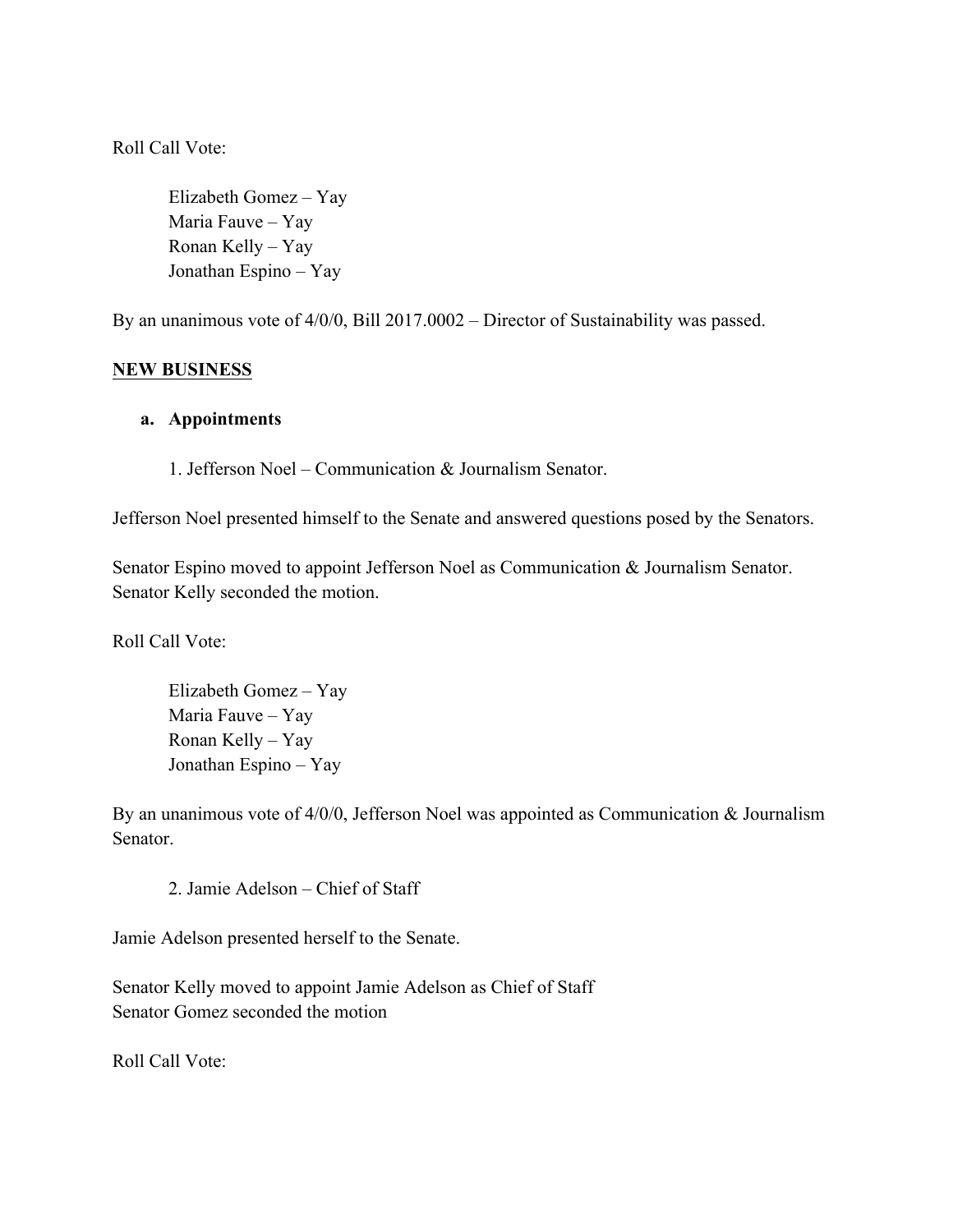Elizabeth Gomez – Yay Maria Fauve – Yay Ronan Kelly – Yay Jonathan Espino – Yay Jefferson Noel – Abstain

By a vote of 4/0/1, Jamie Adelson as Chief of Staff.

## **b. Speaker Nominations**

Vice-President Meredith explained that she presided over the last two meetings, usually this would be the time in which the senate would appoint a speaker. Once the speaker is appointed he or she will preside over the meetings after this one.

Some of the duties of the Speaker was explained briefly then the floor was open for nominations.

Senator Kelly nominated Senator Espino as Speaker of the Senate. Senator Espino accepted the nomination.

Point of procedure: President Cosio explained that all nominations must be announced before any Senators present themselves to the Senate.

Vice President Marseille asked if there were any other nominations for the position. Seeing there were no other nominations, Senator Espino presented himself to the senate. Questions were asked.

Senator Fauve moved to appoint Senator Espino as Speaker of the Senate. Senator Gomez seconded the motion.

Roll Call Vote:

Elizabeth Gomez – Yay Maria Fauve – Yay Ronan Kelly – Yay Jonathan Espino – Yay Jefferson Noel – Abstain

By a vote of 4/0/1, Senator Espino was appointed as Speaker of the Senate.

#### **c. Chair Nominations**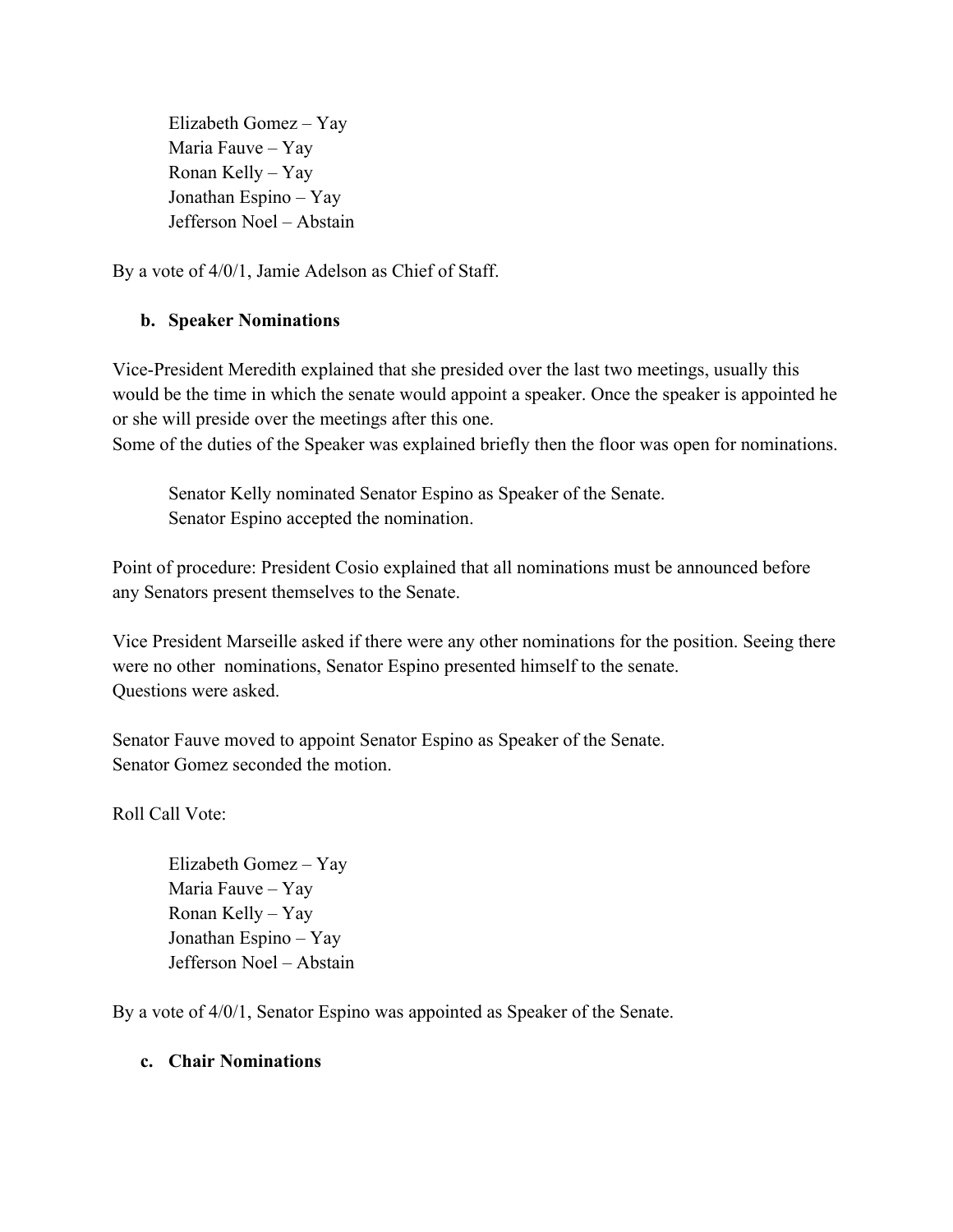Vice President Marseille stated that an email of all Chair positions and descriptions was sent to the Senate sometime last week. Chair positions for all five committees–Rules Legislative and Judiciary, Operational Review, Student Advocacy, Finance Committee, and Internal Affairs– are open.

The floor was open for Chair nominations.

Senator Espino nominated Senator Kelly as Finance committee chair. Senator Kelly accepted nominations

Senator Kelly presented himself to the Senate.

Senator Espino moved to appoint Senator Kelly as Finance Committee Chair Senator Fauve seconded the motion

Roll Call Vote:

Elizabeth Gomez – Yay Maria Fauve – Yay Ronan Kelly – Yay Jonathan Espino – Yay Jefferson Noel – Abstain

By a vote of  $4/1/0$ , Senator Kelly was appointed as Finance Committee Chair.

#### **d. Bills**

President Cosio presented Bill 2017.0003 to the senate. Questions were asked.

Point of Clarification: Vice President marseille stated that the senate may decide to bypass the second reading and vote on this bill. If not, the second reading will occur on the next general meeting.

Senator Fauve moved to bypass the second reading of the bill. Senator Espino seconded the motion

Roll Call Vote:

Elizabeth Gomez – Yay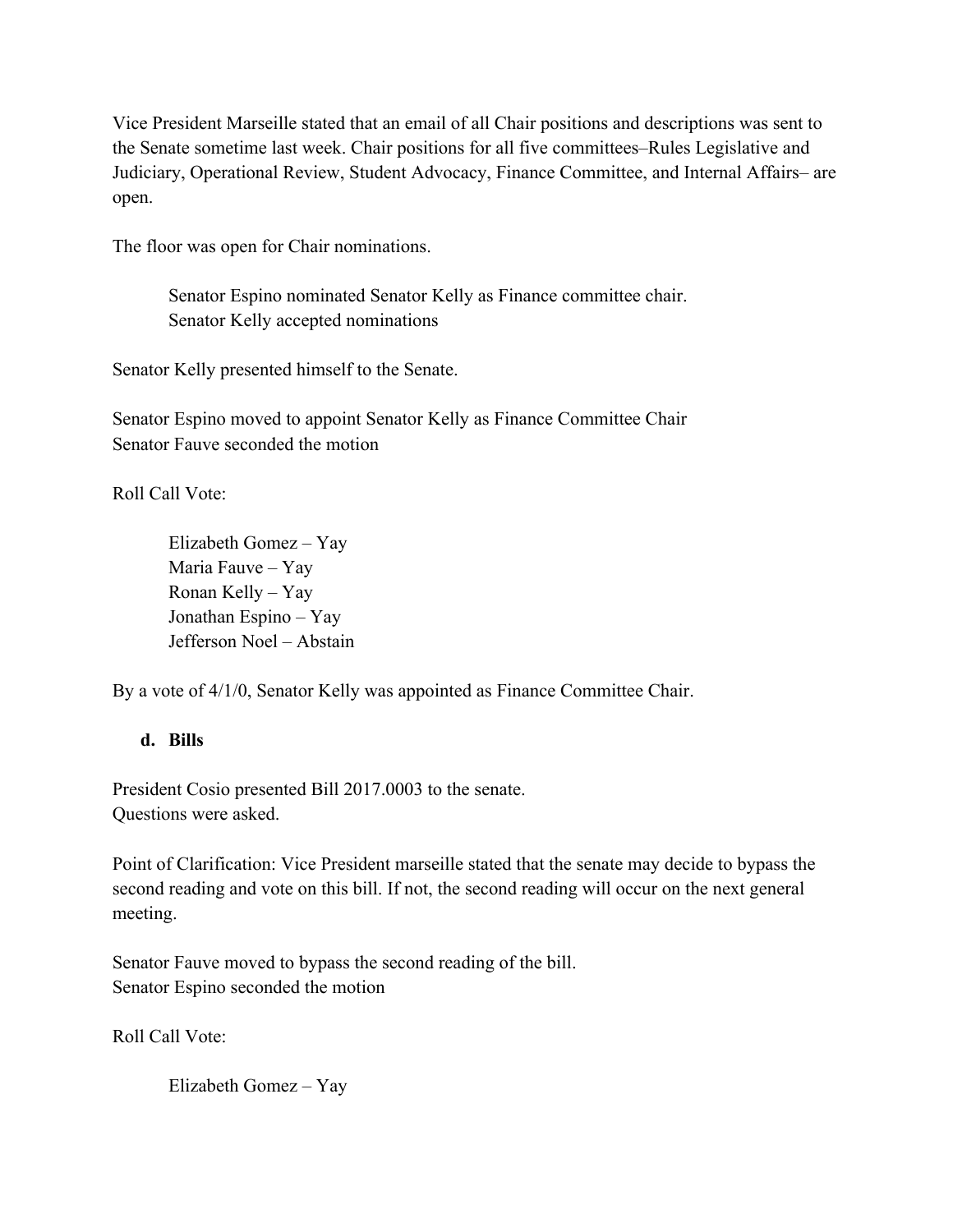Maria Fauve – Yay Ronan Kelly – Yay Jonathan Espino – Yay Jefferson Noel – Abstain

By a vote of 4/0/1, the second reading of Bill 2017.0003 was bypassed by the Senate.

Senator espino moved to approve Bill 2017.0003 to renumber subsections that are incorrectly listed in certain Cabinet positions. Kelly seconded the motion.

Roll Call Vote:

Elizabeth Gomez – Yay Maria Fauve – Yay Ronan Kelly – Yay Jonathan Espino – Yay Jefferson Noel – Abstain

By a vote of  $4/0/1$ , Bill 2017.0003 to renumber subsections that are incorrectly listed in certain Cabinet positions was passed.

#### **ANNOUNCEMENTS**

- A. First General Meeting- May 31, 2017, 3:30 pm, WUC 221
	- 1. June 28
	- 2. July 26
- B. Orientation Tabling, Panther Square, 12pm-1pm
	- 1. June 12
	- 2. July 10
	- 3. August 10
- C. U-Wide Retreat– August  $4<sup>th</sup>$ -6<sup>th</sup>, 2017, UCF- Mandatory
- D. BayView Move-In- August 19
- E. Freshman Convocation August 20

President cosio clarified that freshman convocation will be different than the past. It will not be held at the arena but in a different location. Once more information is given it will be shared

F. SGA Day- August 30